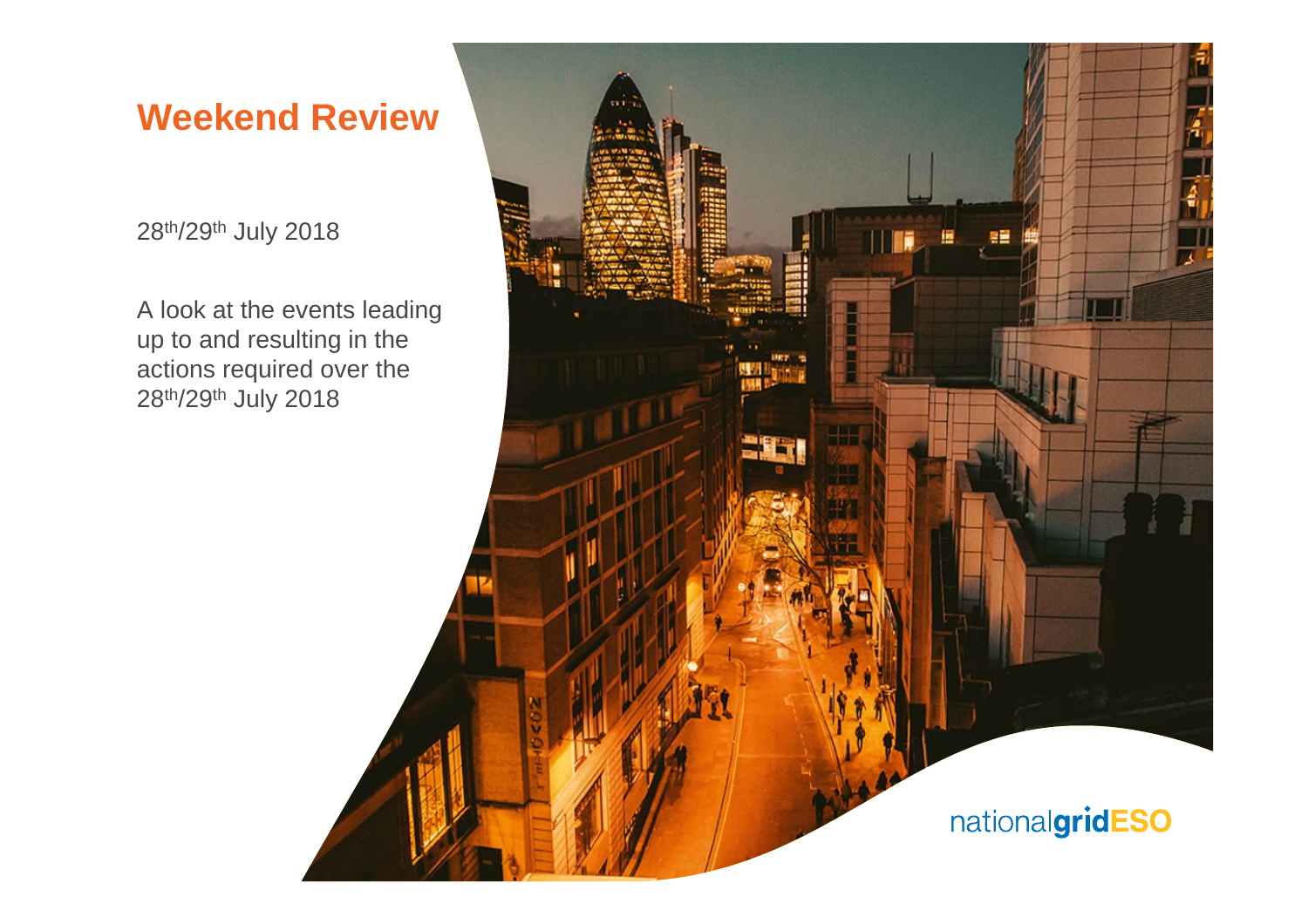# **Contents**

- Summary
- Cost Overview
- System Operation Constraints
- System Operation Energy
- System Operation Prior weeks
- Energy Forecasting

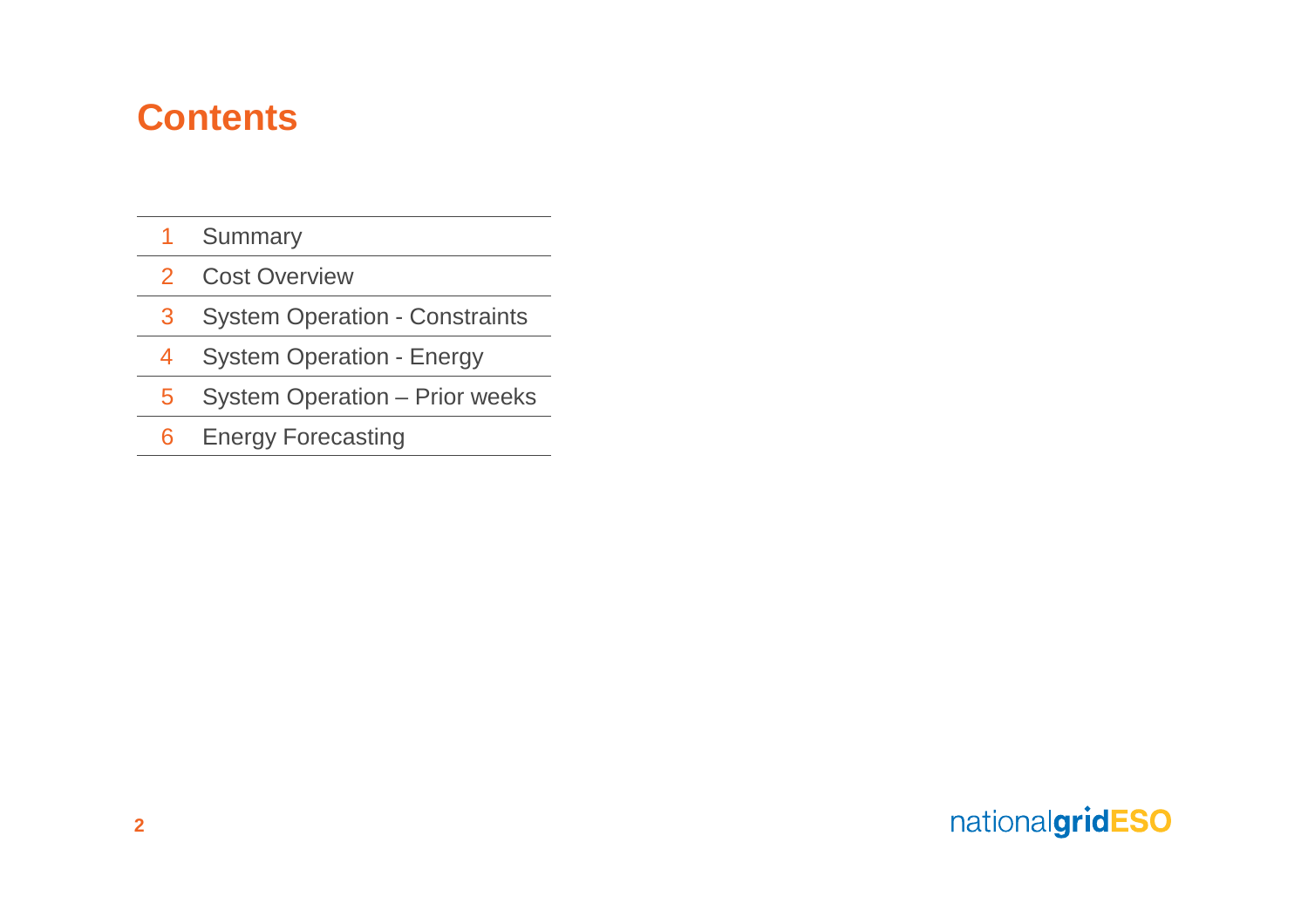# **Summary**

**The 28th-29th July was a weekend of challenging conditions driven by high wind output and low demands across the network.**

There were several limitations on system operation for the ESO, across both System and Energy.

The flow of power North to South was restricted by a significant year ahead outage coupled with the HVDC not yet commissioned.

In addition, a lack of conventional generation, displaced by high wind output, resulted in Negative Reserve, Voltage and ROCOF problems.

This resulted in actions on high priced wind units to solve Negative Reserve and Response requirements.

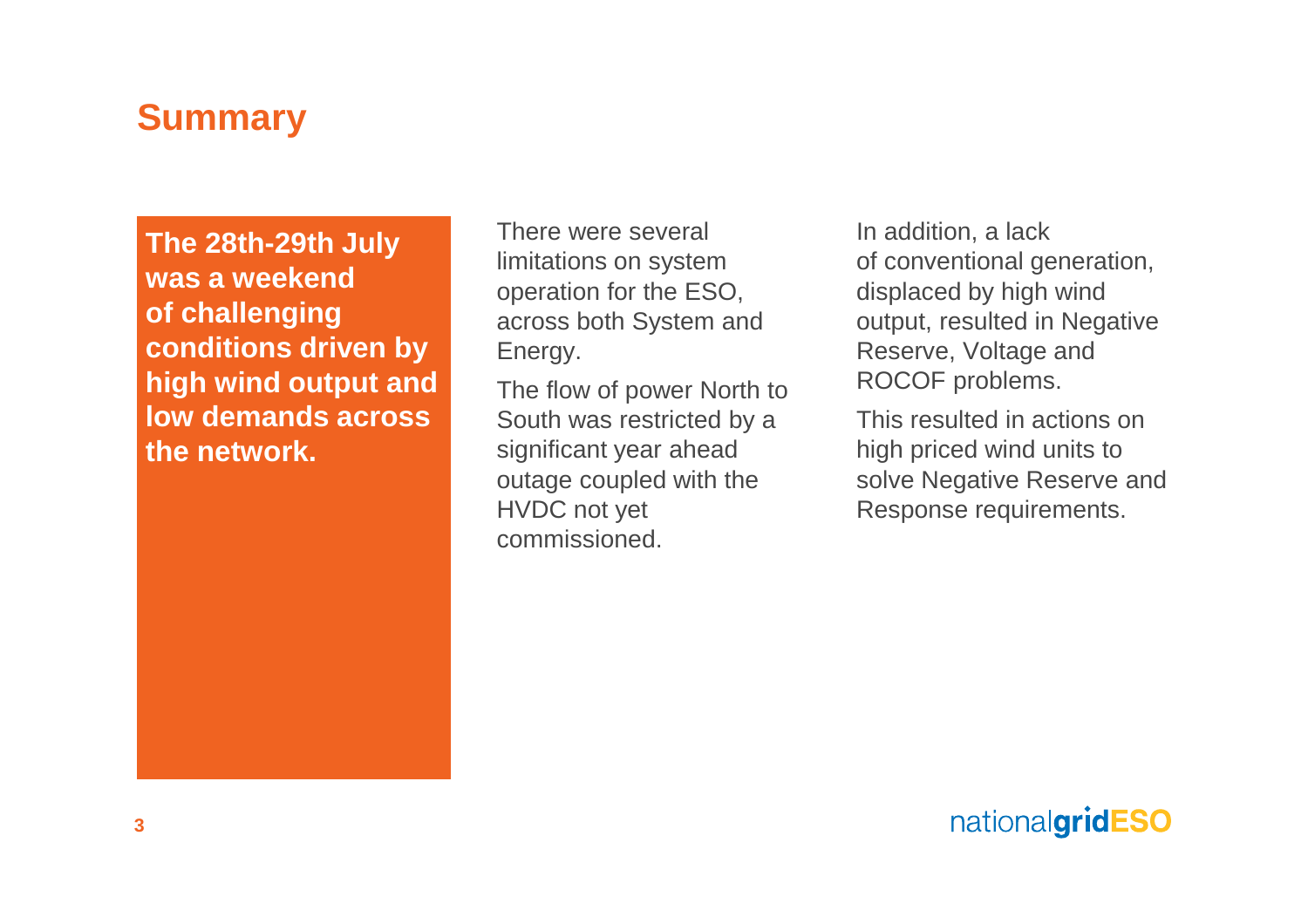# **Cost Overview**

### **Cost by Settlement Period**



Wind volatility required additional levels of response, procured through repositioning of plant and utilising wind units (yellow and green).

Negative Reserve issues were experienced throughout Saturday (blue and green).

Constraint costs increased significantly overnight (light blue)

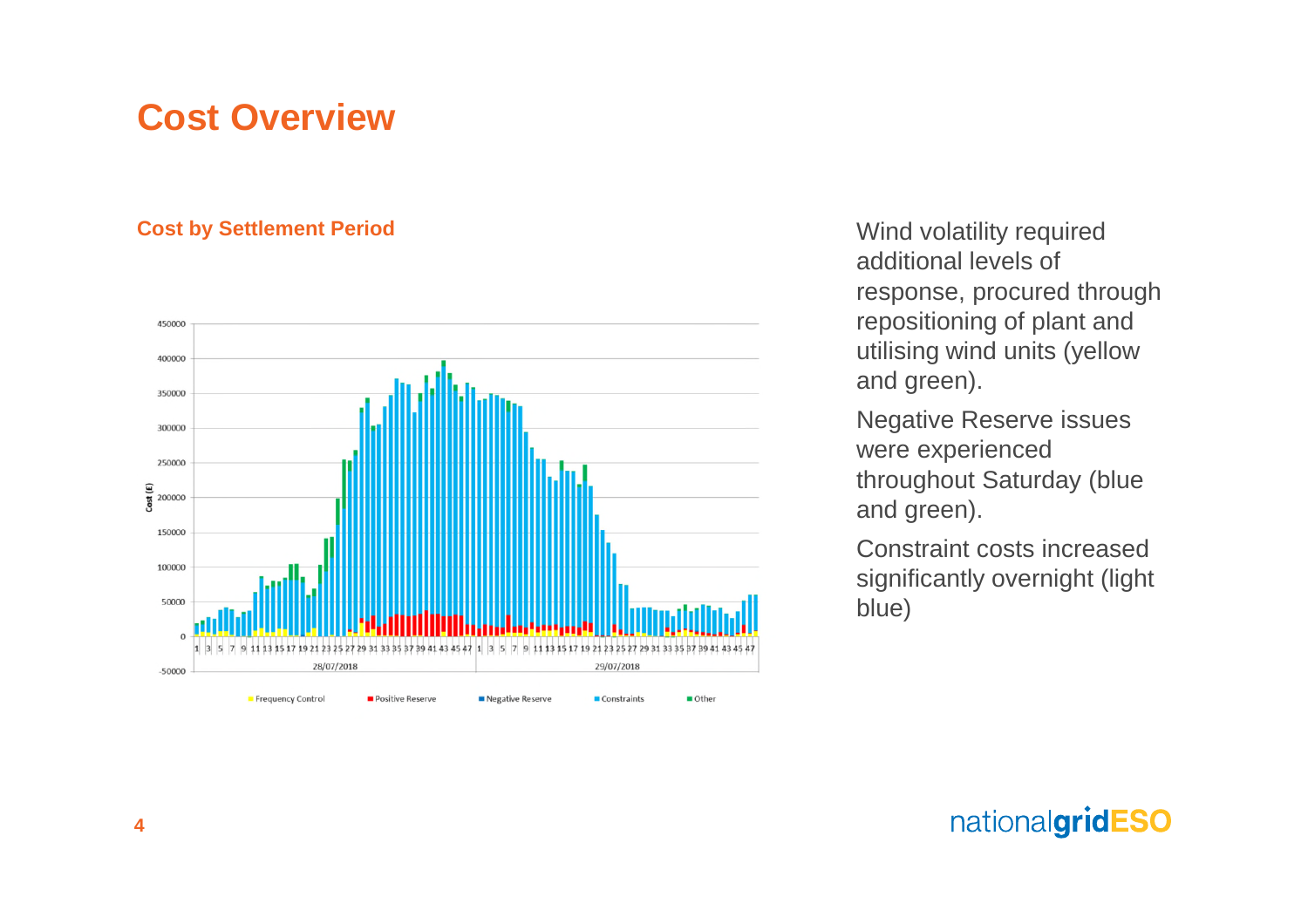## **System Operation - Constraints**

#### **Approximate Location of Constraint Boundary**



Constraint boundary driven by year ahead planned outage on West coast. This outage could not be recalled.

Year ahead planned outage on the East Coast had 48hr ERTS, however this circuit would give little to no benefit if recalled.

Intertrip armed for weekend to increase boundary limit by ~1000MW

Large offshore windfarms connected behind constraint

## nationalgridESO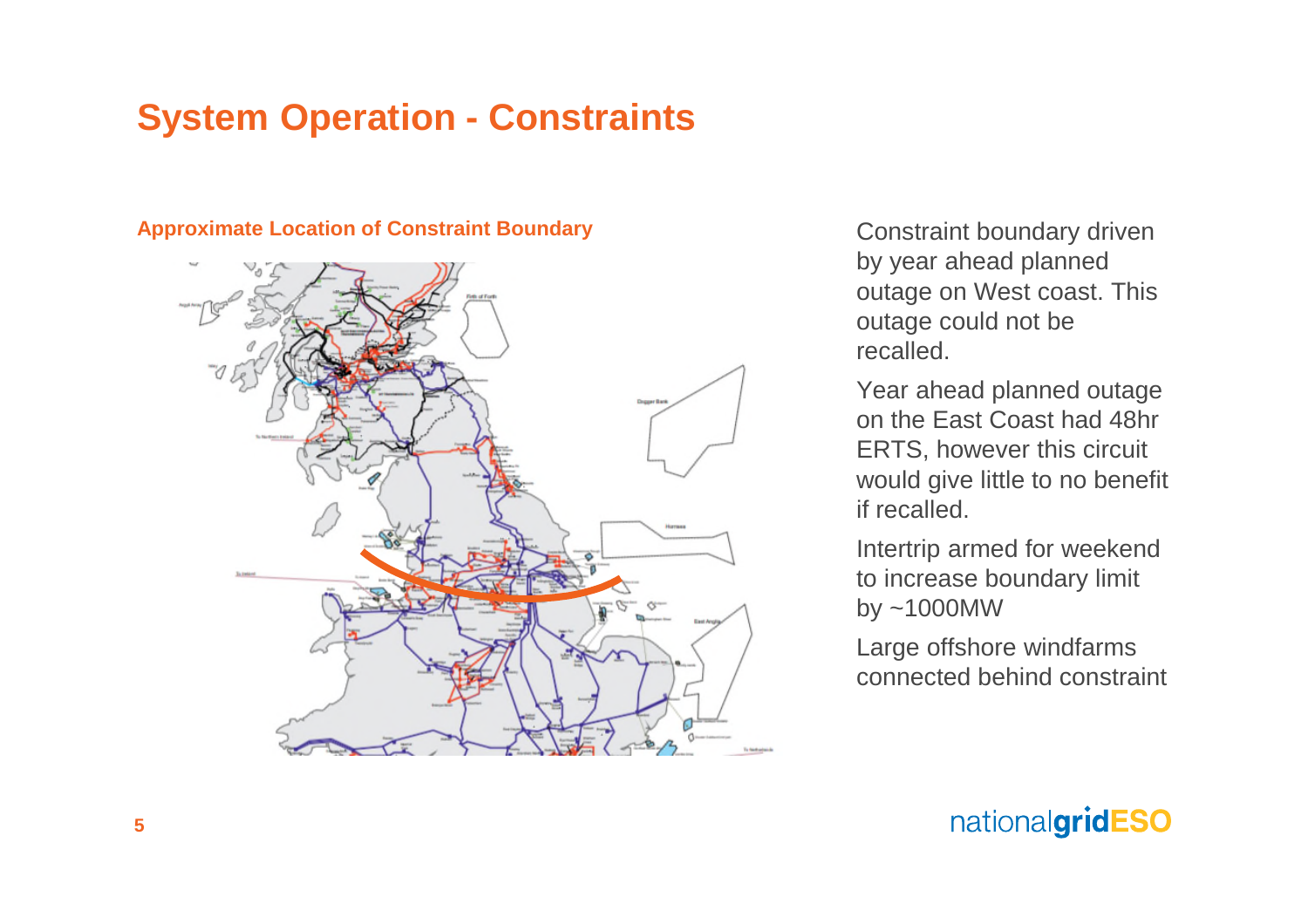# **Constraint Management**

### **How are specific transmission constraints forecast given these were the vast majority of costs that weekend.**

- Network Access Planning develop the outage plan at year ahead, handing over to within year teams in January
- Any new cost risk outages are taken through a sanction process by Commercial Operations, a cost risk analysis determines whether new outages can be accommodated
- The analysis applies a range of system conditions to determine a cost exposure and central forecast
- If the cost risk is accepted then the outage is added to the plan
- When difficult conditions occur, outages are recalled where possible
- Depending on the work, it is sometime not possible to return a circuit in short timescales, known as the Emergency Return to Service time, which can range from hours to days

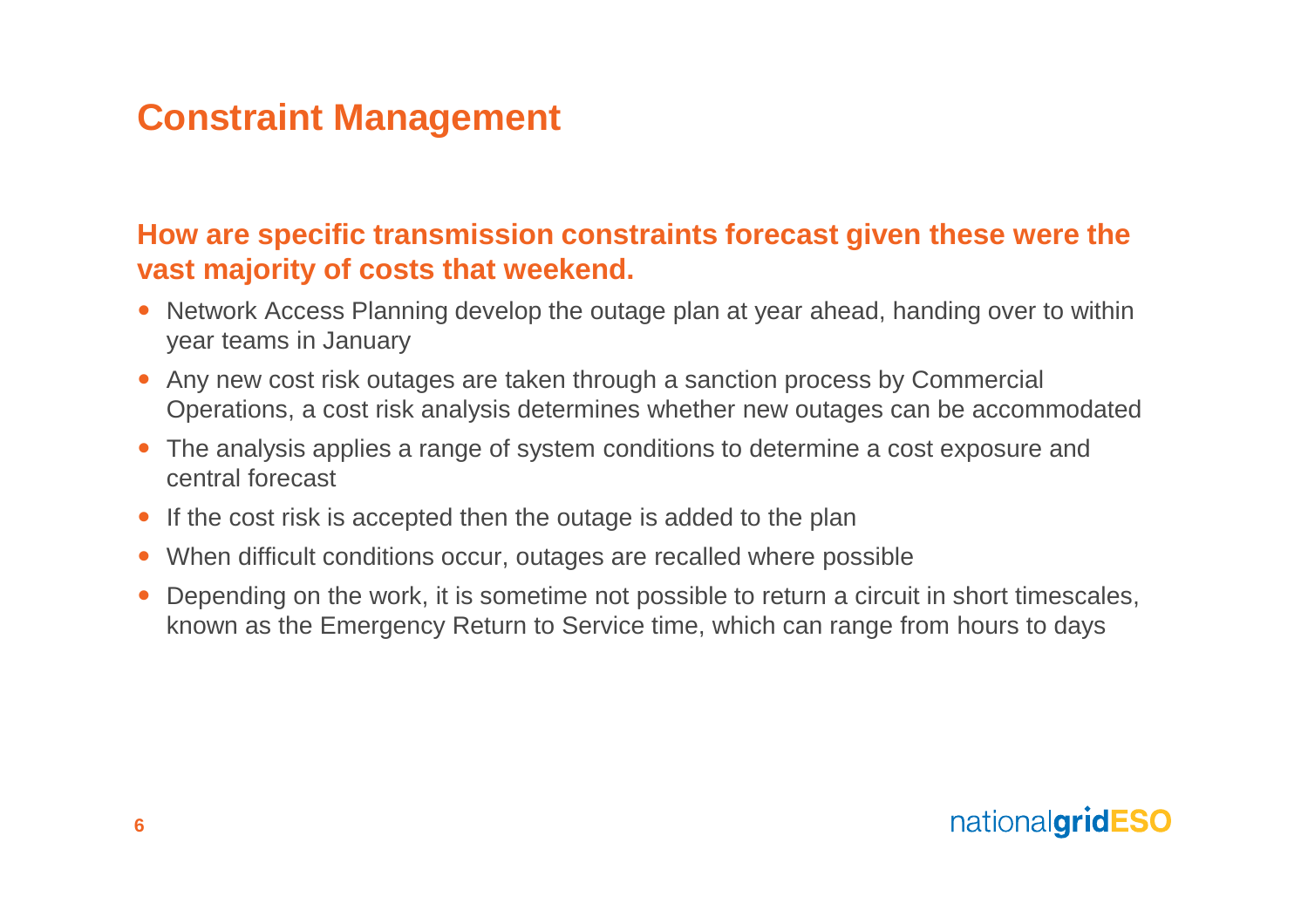# **System Operation - Energy**

### **Market dispatch, Demand Forecast, Super-SEL Contracts and NRAPM.**

**Saturday** 

- Demand over-forecast by 2.1-2.7GW through morning and afternoon.
- Market despatch also long by 1.8GW
- With the volume of wind bids required to solve the constraint, it was possible a localised NRAPM would be required
- Super-SEL contracts were unavailable
- ENCC liaised with EDF over possible Emergency Instruction – EDF submitted bids on Northern Nuclear fleet which helped meet Negative Reserve requirement
- The Demand Turn Up Service was utilised to help with Negative Reserve
- ROCOF trades on Interconnectors also help with Negative Reserve

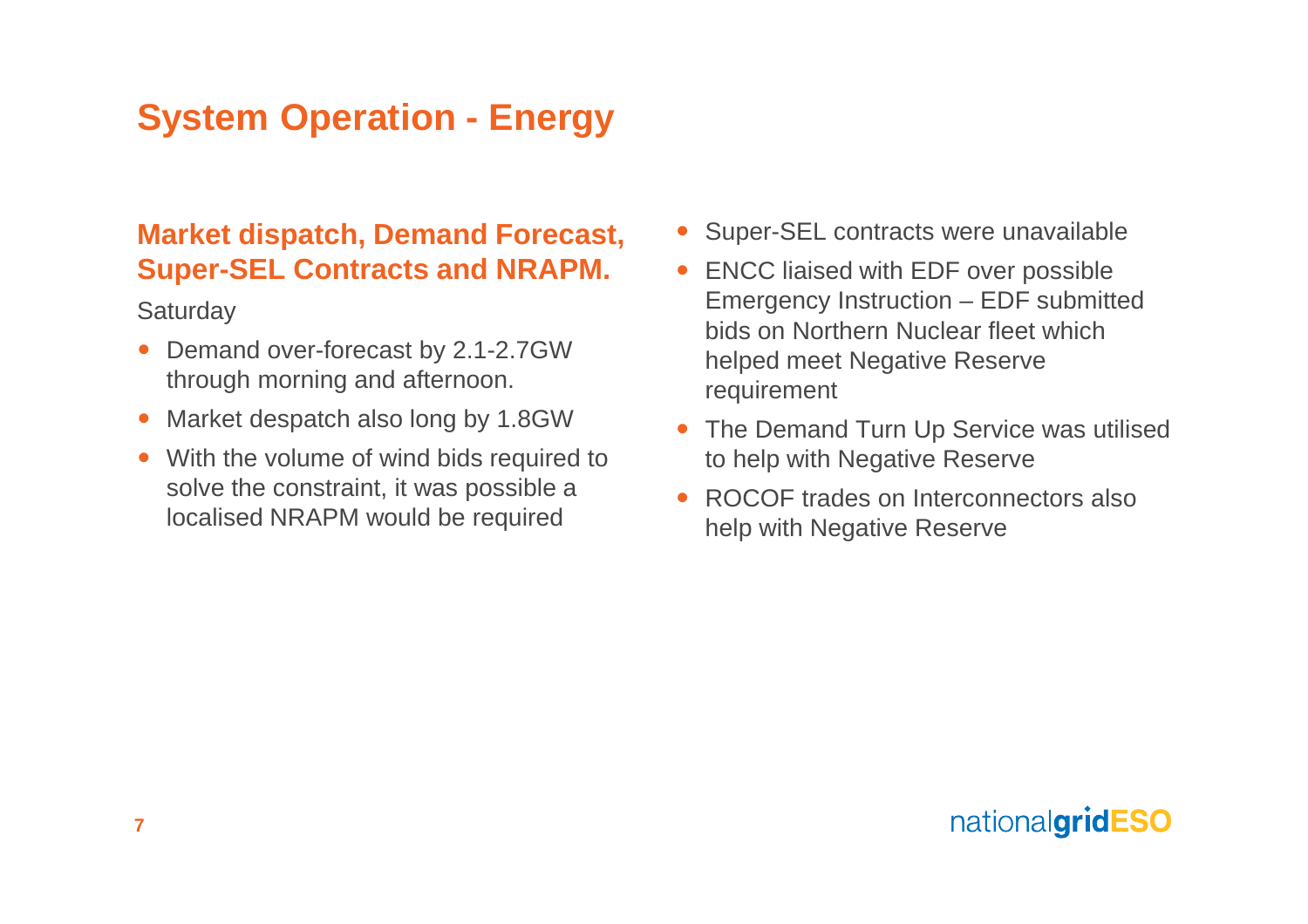#### **Cost by Settlement Period vs Wind Forecast**



Wind forecast increased by c. 4.3GW between Wed and Thu for Sat 17:00.

Forecast increased by further 2GW by Sat am.

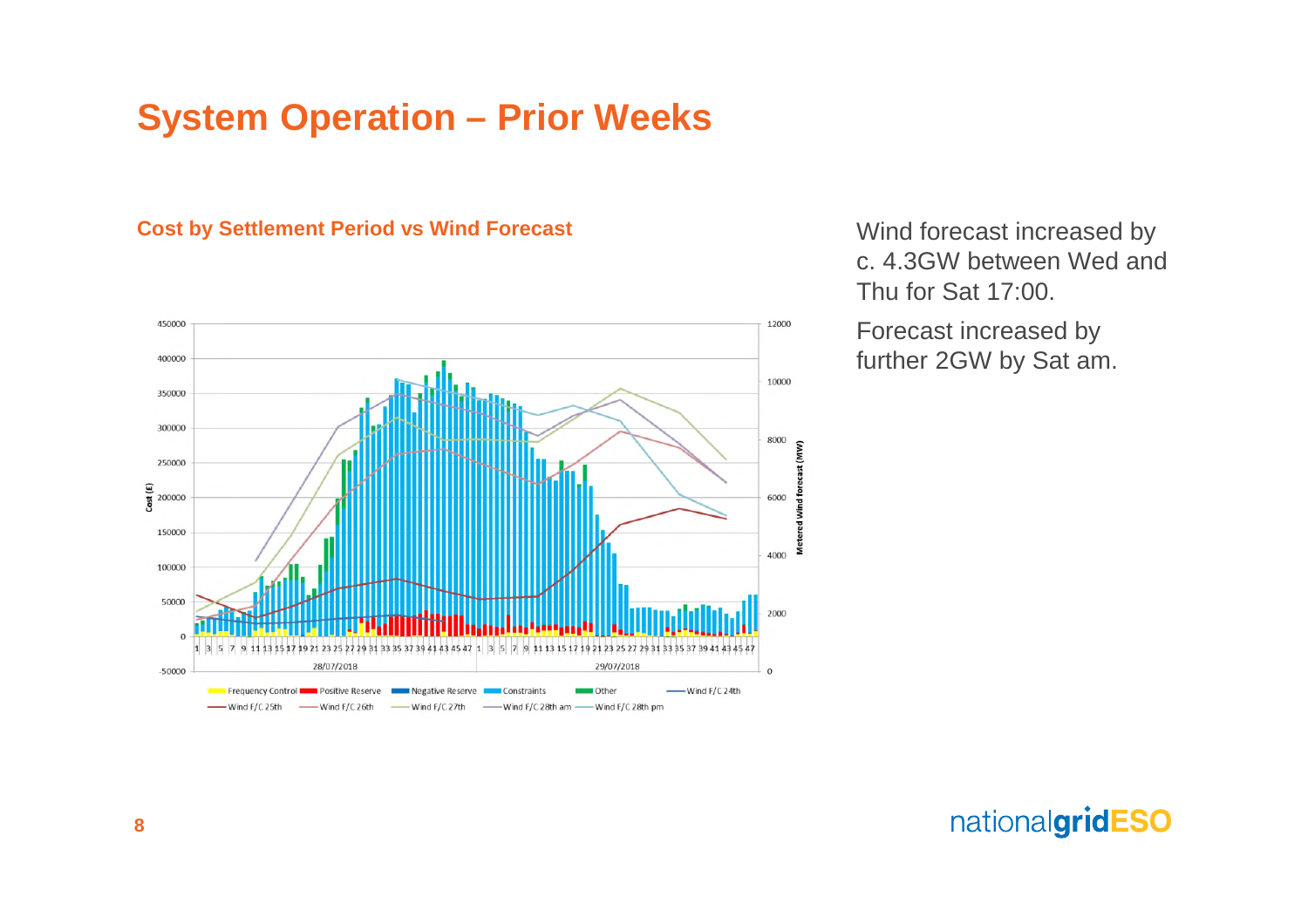

**July Daily Costs – Split by Energy and System Actions**

Costs fairly stable throughout July helped by stable weather patterns and low wind output in Scotland and Northern England

Significant increase (greater then 4x higher) in System costs during the weekend

Energy System

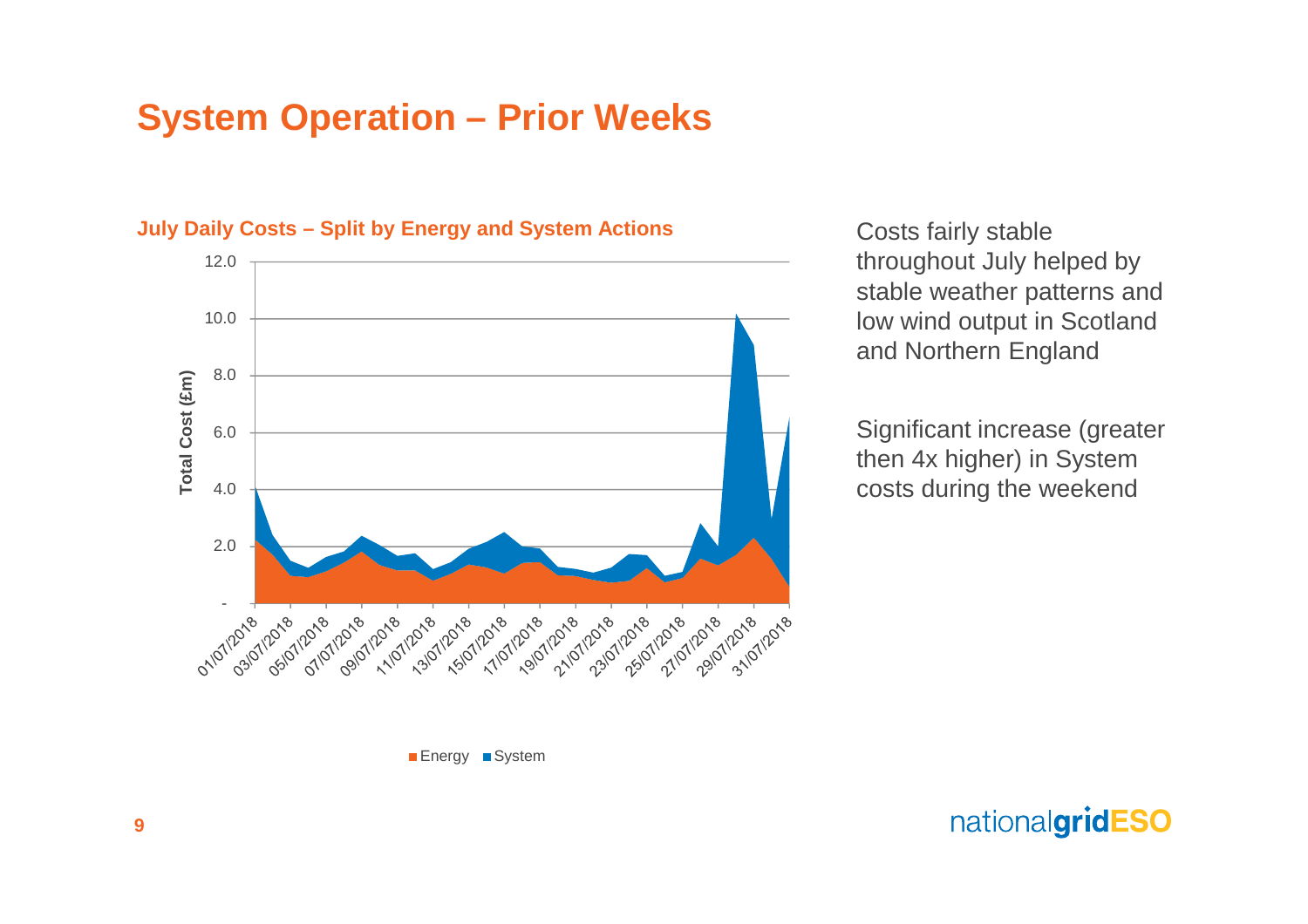### **July Daily Costs and Daily Wind Output**



BM Scottish Wind Output (GWh) BM E/W Wind Output (GWh) Wind Bids Content Coutturn

E&W wind output increased 5 fold over the weekend

These wind farms are mostly offshore and receive more ROCs per MW

Increased constraint costs ensue

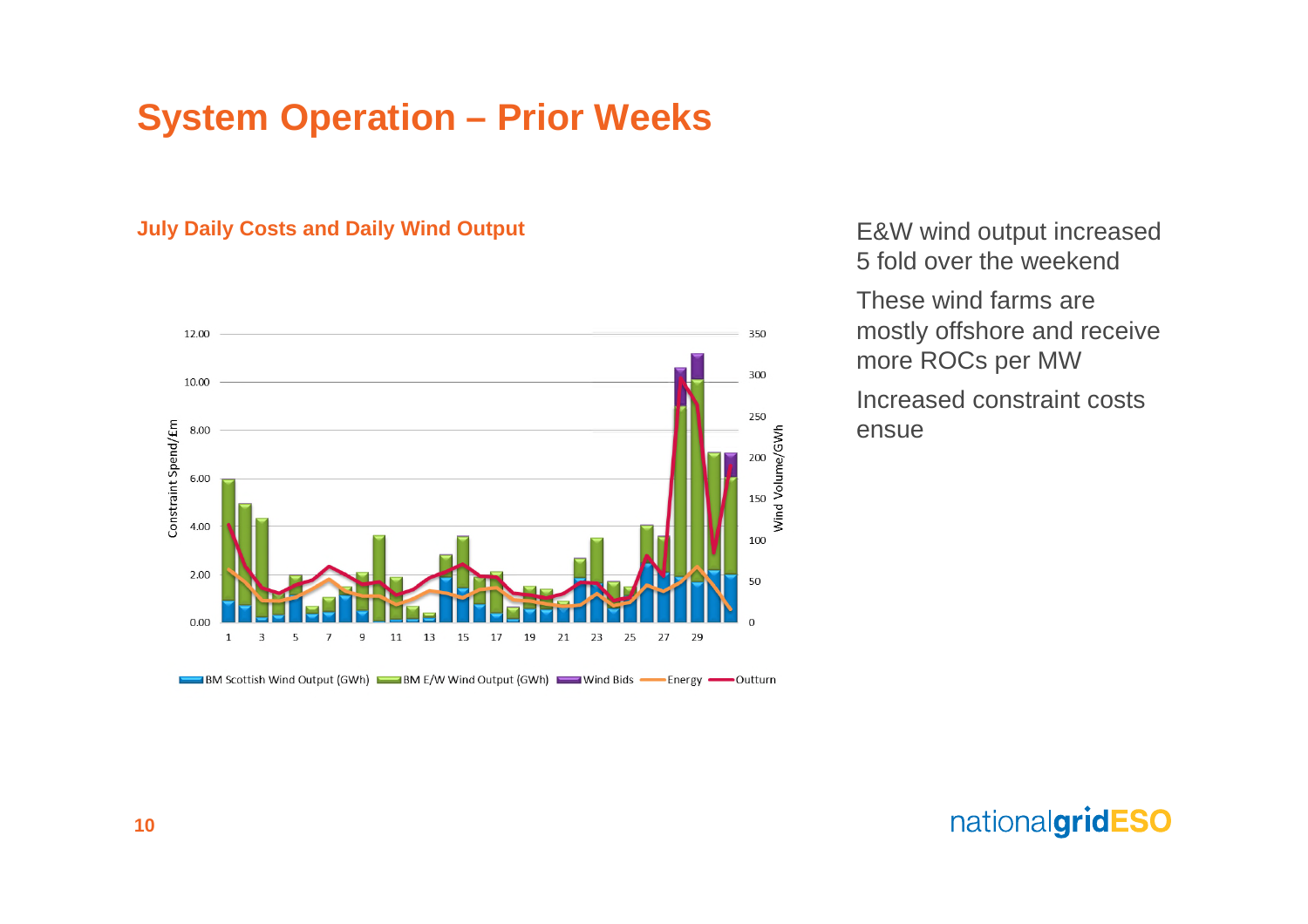#### **Half Hourly National Demand during July**



Standard pattern for 4 previous weeks Substantial drop in demand and abnormal shape over the weekend

nationalgridESO